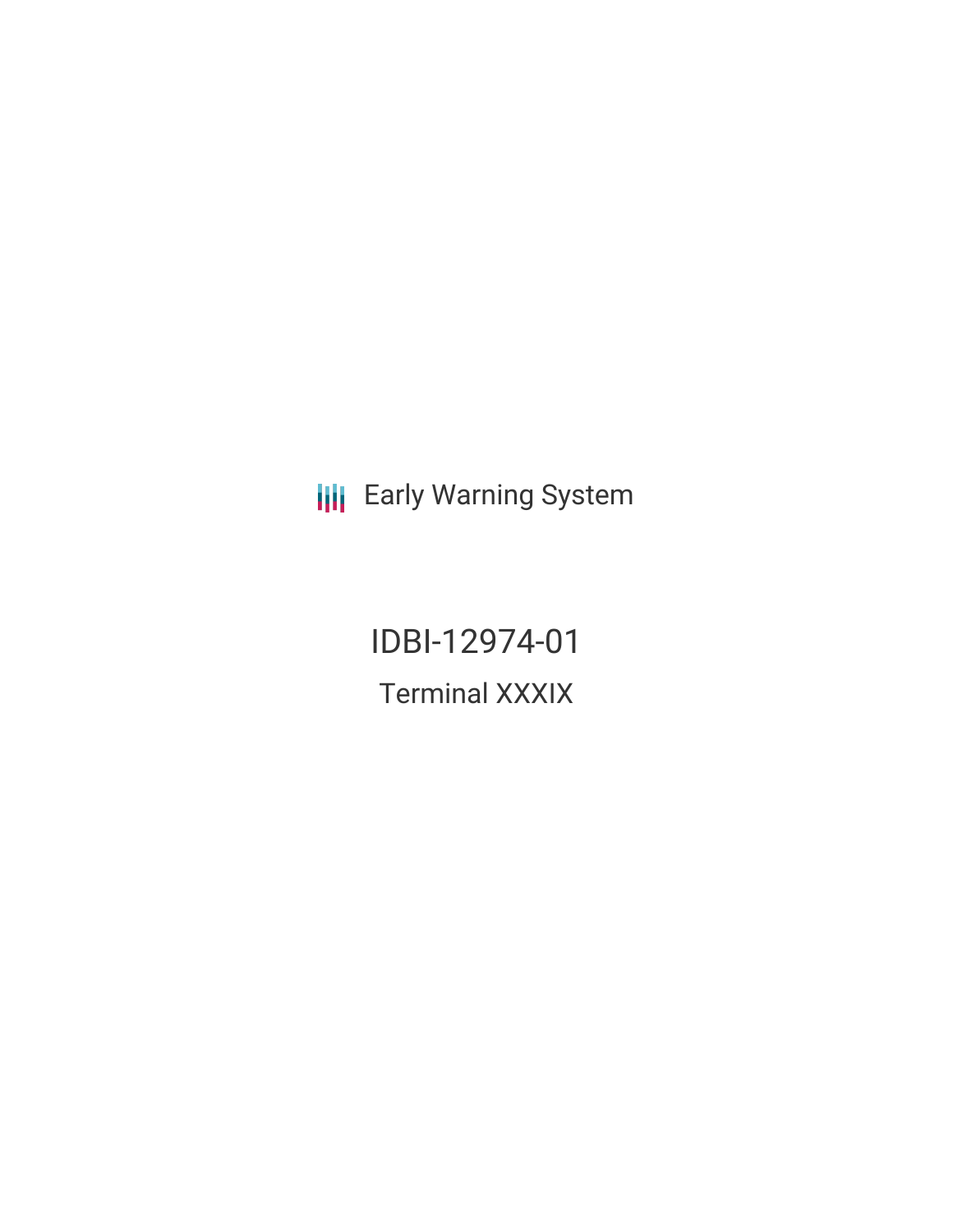## **Quick Facts**

| <b>Countries</b>               | <b>Brazil</b>                 |
|--------------------------------|-------------------------------|
| <b>Specific Location</b>       | City of Santos                |
| <b>Financial Institutions</b>  | IDB Invest (IDBI)             |
| <b>Status</b>                  | Proposed                      |
| <b>Bank Risk Rating</b>        | B                             |
| <b>Voting Date</b>             | 2021-01-19                    |
| <b>Borrower</b>                | Terminal XXXIX de Santos S.A. |
| <b>Sectors</b>                 | Infrastructure, Transport     |
| <b>Investment Type(s)</b>      | Loan                          |
| <b>Investment Amount (USD)</b> | \$173.00 million              |
| <b>Project Cost (USD)</b>      | \$173.00 million              |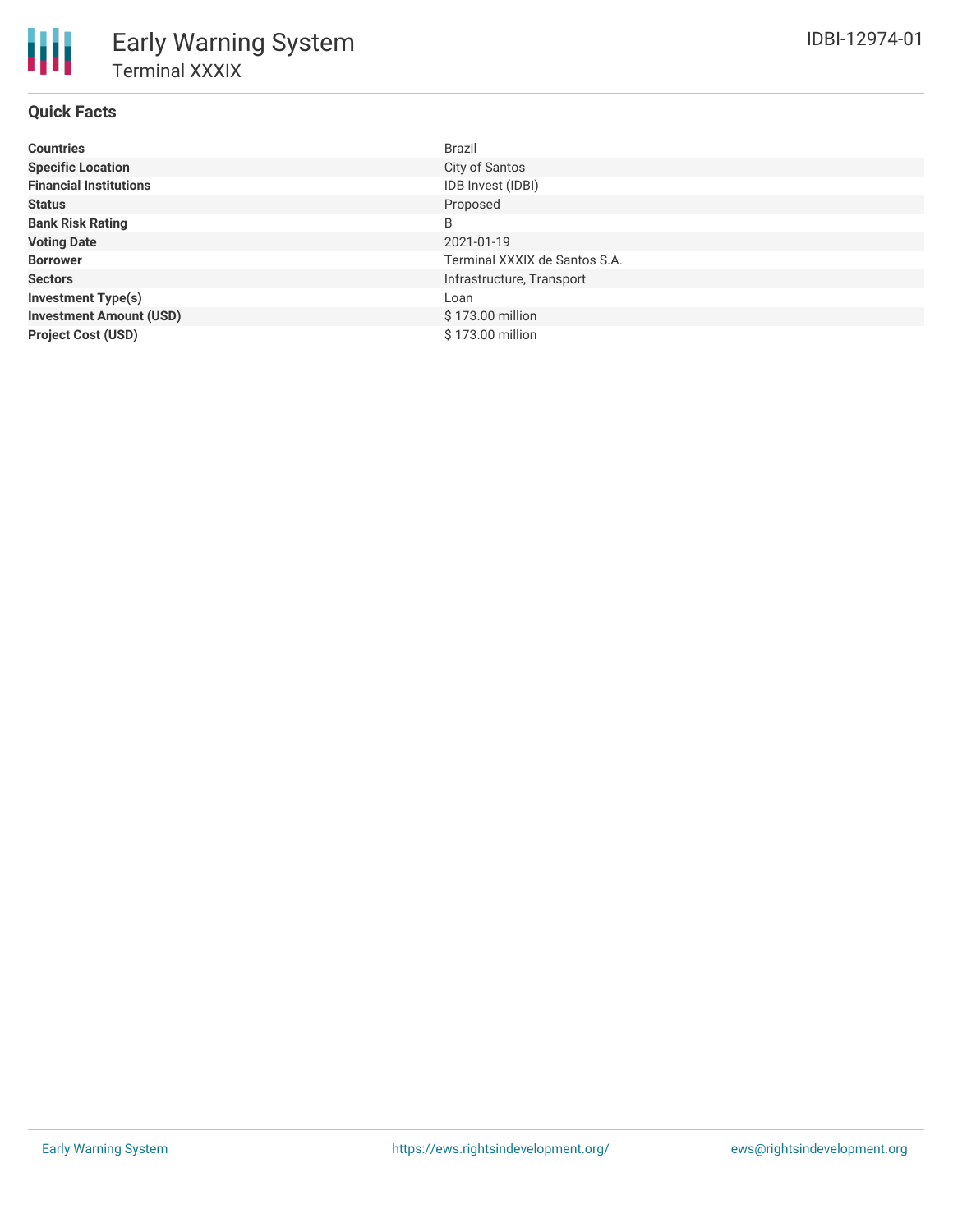

## **Project Description**

The project consists in a 10-years senior loan, with up to 3-years grace period, for the financing of the port terminal facilities expansion of Terminal XXXIX de Santos S.A. ("T39") located at the Port of Santos in the state of São Paulo, Brazil. Founded in 2001, T39 is owned in equal parts by Caramuru Alimentos S.A. ("Caramuru") and Rumo S.A. ("Rumo") (Rumo and Caramuru together, the "Sponsors"), representing a highly strategic asset for both Sponsors, who will also be participating as co-obligors of the transaction. Caramuru exports 90% of its products through T39, while Rumo transported most of its grain through T39.

The terminal expansion plan has the main objective of easing the flow of growing exports from Caramuru and other third parties, by increasing its warehousing capacity from 135,000 tons to 247,000 tons. After completing the project, T39 will be single largest grains terminal in Santos, with strong competitive advantages in terms of land infrastructure, berthing conditions, and logistics business integration. T39 will increase its volume handling from 2.5 million tons per year, to around 7.5 million tons per year, an important contribution to accommodate the increasing demand for export cargo handling in the Santos port. Rumo is Brazil's largest logistics operator in terms of transported volume. It provides rail transport, port handling, and warehousing services. Rumo operates the largest railroad network in Brazil, consisting of five concessions with approximately 13,500 kilometers of lines, 1,200 locomotives and 33,000 wagons, as well as distribution centers and storage facilities.

Caramuru is a leading Brazilian grain processing company which engages in the processing, refining, and marketing of soybean related products, biodiesel, corn, and sunflower products in Brazil. It is among the top Brazilian exporters of soy.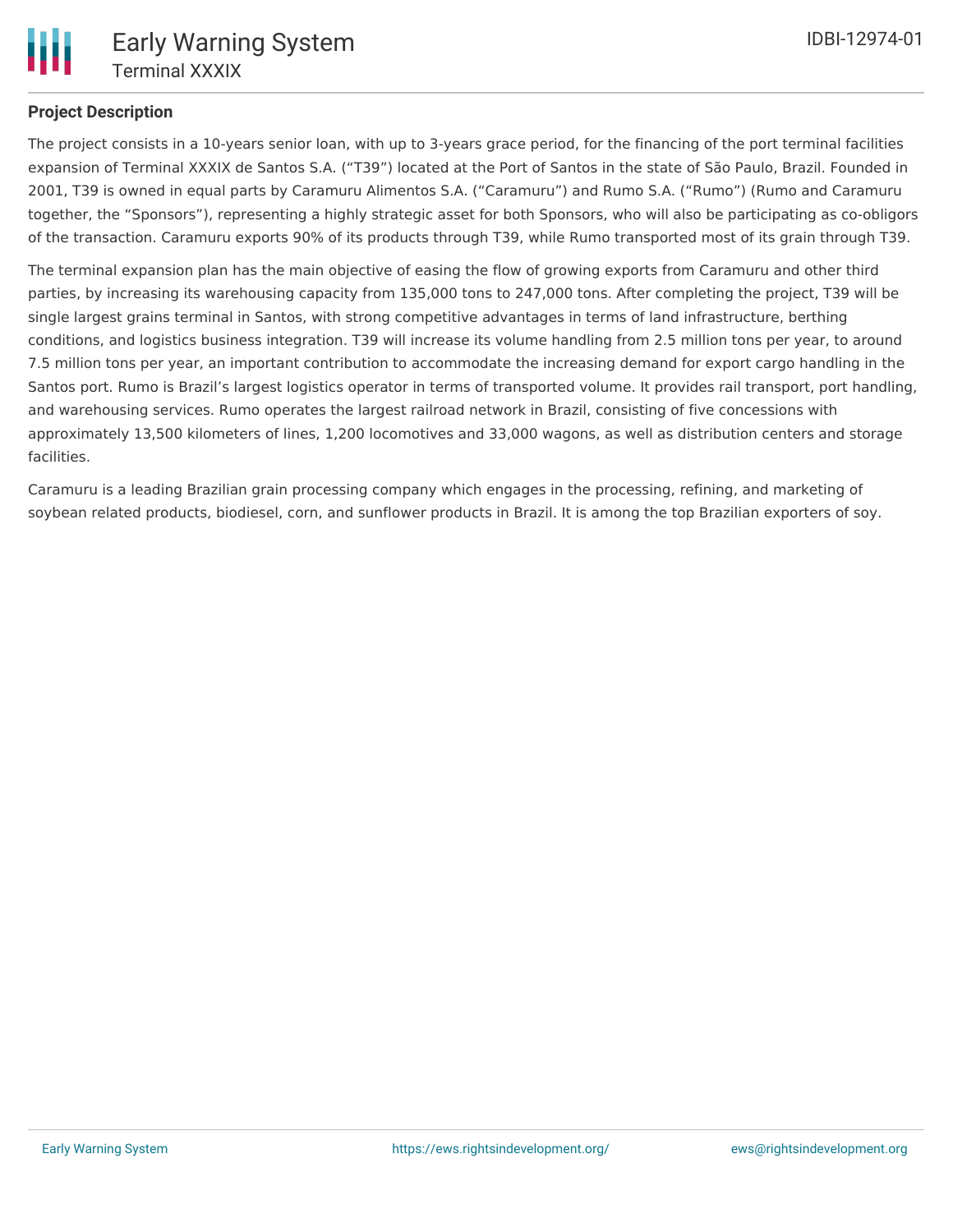## **Investment Description**

• IDB Invest (IDBI)

## **Loan & Guarantee**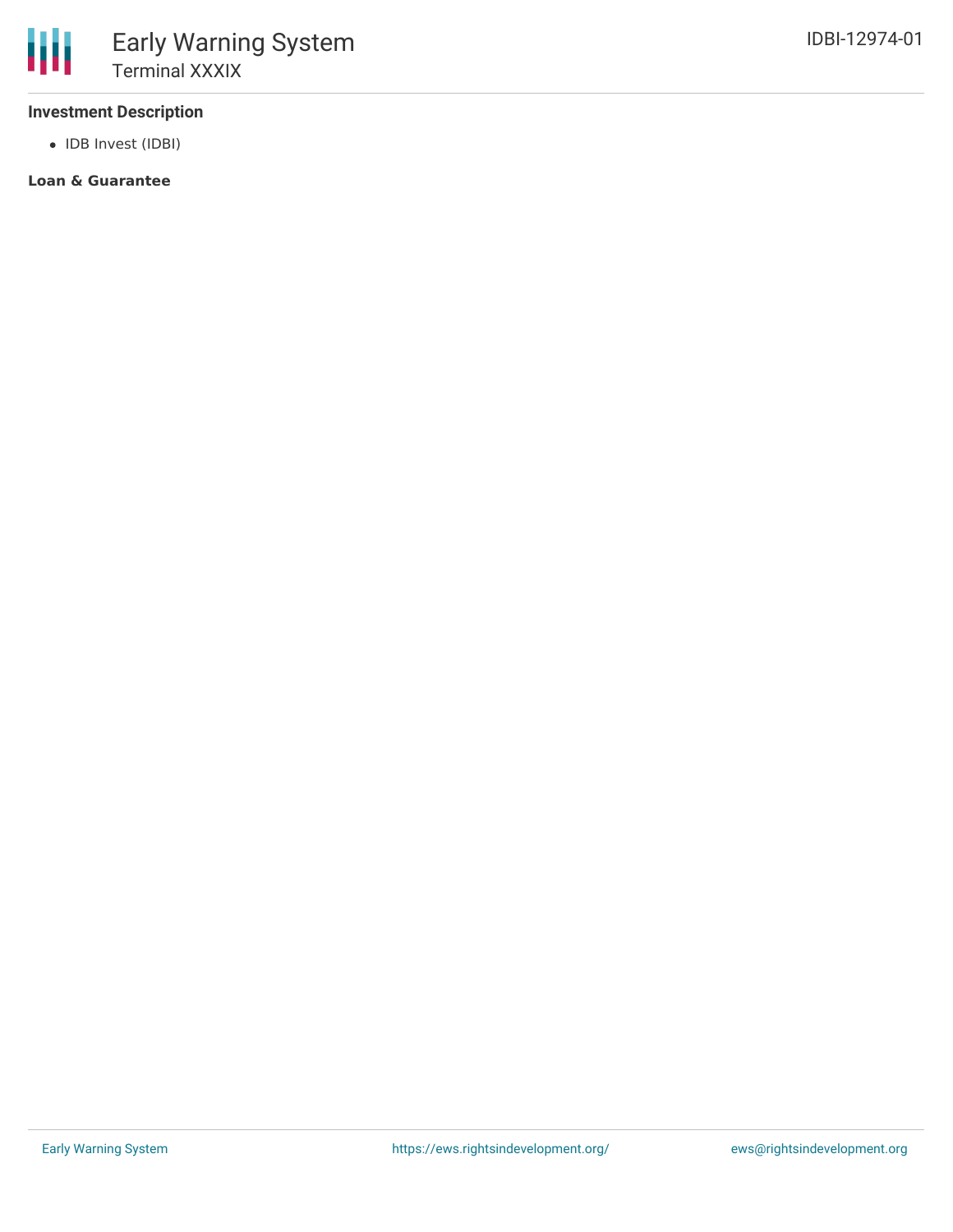

# Early Warning System Terminal XXXIX

| <b>Private Actor 1</b> | <b>Private Actor</b><br>Role | <b>Private Actor</b><br><b>Sector</b> | <b>Relation</b> | <b>Private Actor 2</b>        | <b>Private Actor</b><br>2 Role | <b>Private Actor</b><br>2 Sector |
|------------------------|------------------------------|---------------------------------------|-----------------|-------------------------------|--------------------------------|----------------------------------|
| $\sim$                 |                              | $\sim$                                | . .             | Terminal XXXIX de Santos S.A. | Client                         | Infrastructure                   |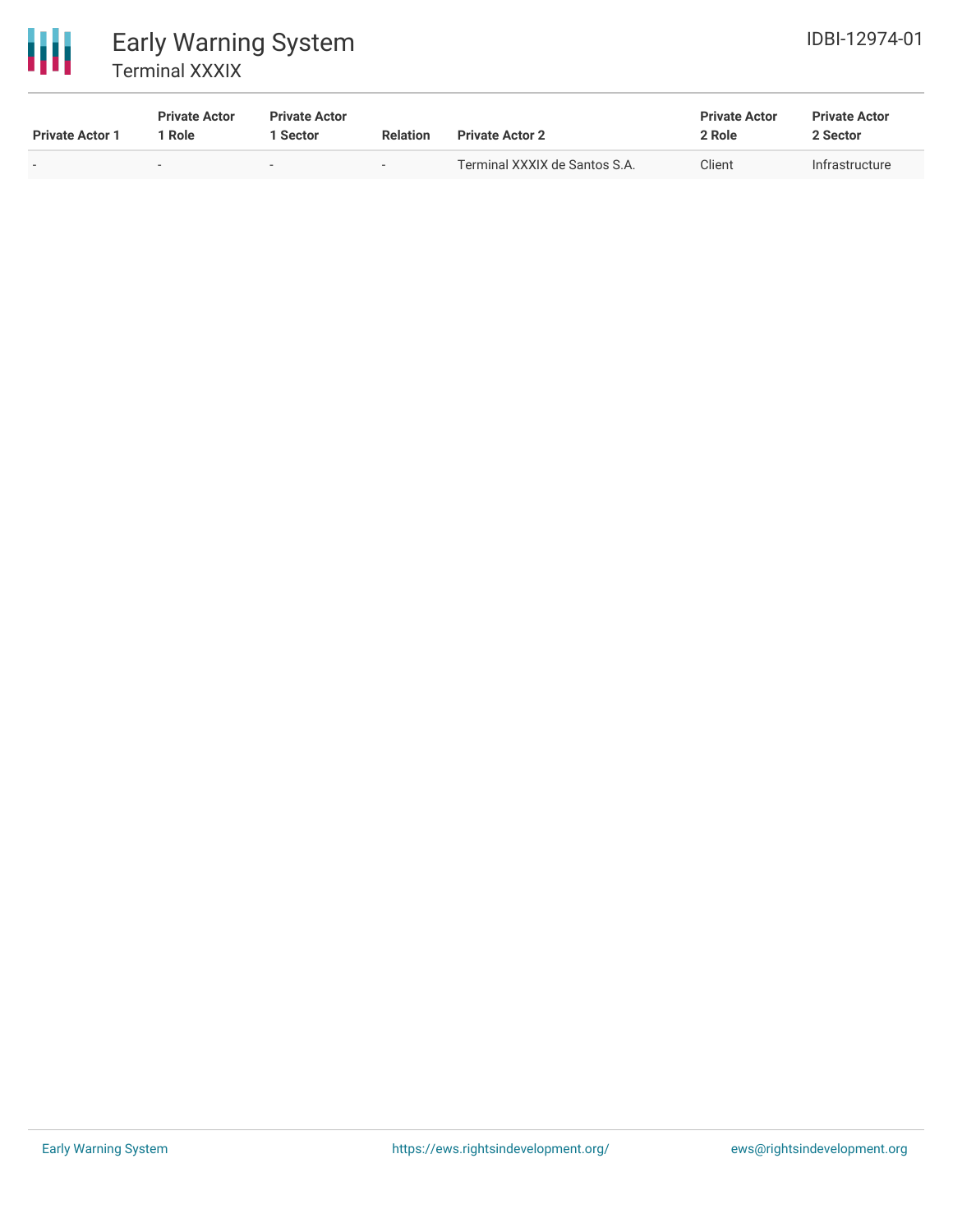## **Contact Information**

For inquiries about the Project please contact to Terminal XXXIX:

| Name:          | Ademilson Vitorino Alves             |
|----------------|--------------------------------------|
| Title:         | Gerente Administrativo/ Financeiro   |
| Phone numbers: | $(13)$ 3278-5001 - $(13)$ 99108-1777 |
| E-mail:        | ademilson@terminal39.com.br          |

### **ACCESS TO INFORMATION**

You can submit a request for information disclosure at:

[https://www.iadb.org/en/access-information/information-request.](https://www.iadb.org/en/access-information/information-request)

### **ACCOUNTABILITY MECHANISM OF IDB / IDB INVEST**

The Independent Consultation and Investigation Mechanism (MICI) is the independent complaint mechanism and fact-finding body for people who have been or are likely to be adversely affected by an Inter-American Development Bank (IDB) or Inter-American Investment Corporation (IDB Invest)-funded project. If you submit a complaint to MICI, they may assist you in addressing the problems you raised through a dispute-resolution process with those implementing the project and/or through an investigation to assess whether the IDB or IDB Invest is following its own policies for preventing or mitigating harm to people or the environment. You can submit a complaint by sending an email to [MICI@iadb.org](mailto:MICI@iadb.org). You can learn more about the MICI and how to file a complaint at <http://www.iadb.org/en/mici/mici,1752.html> (in English) or <http://www.iadb.org/es/mici/mici,1752.html> (Spanish).